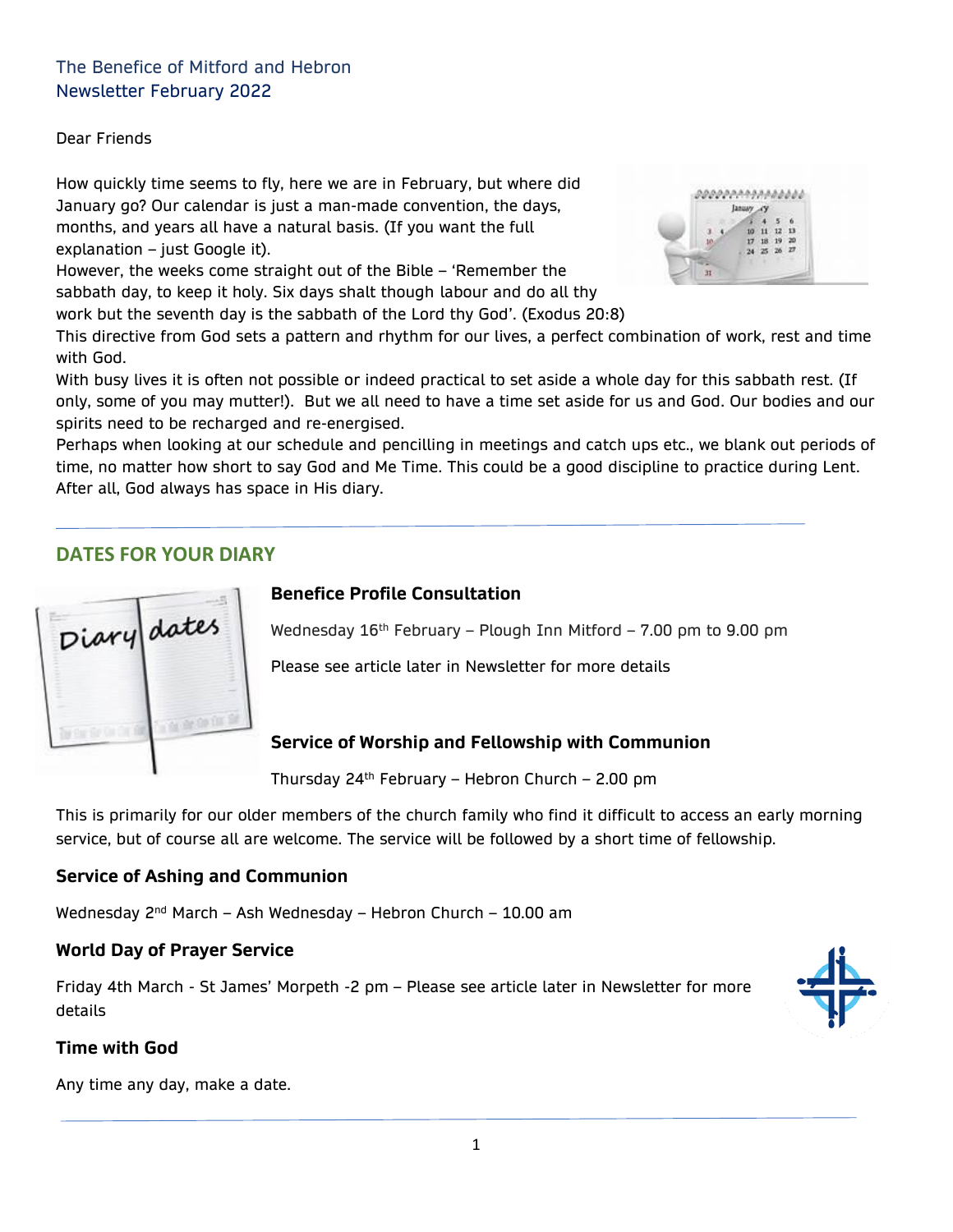### **A Message from the Church Wardens**

### **Benefice Profile – Review**

We are continuing the consultation process with different groups within the church and local communities. The Job Description of a new Priest in Charge has now been compiled in draft form. This will enable us to advertise and select the right person to replace Reverend Alyson Lamb.



We are eager to obtain the views of all in our local community. Therefore, if anyone would like to meet and chat about this with us, some of the church team will be in the Plough Inn Mitford on Wednesday 16<sup>th</sup> February from 7.00 pm until 9.00 pm. We have invited representatives of both Mitford and Hebron Parish Councils as well as other interested people in the parishes to come along and add their views.

Please feel free to join us, your views matter.

If you are not able to attend but wish to voice an opinion, then please contact any of the wardens (details later in Newsletter).

We continue with our exploratory talks with the parishes of Hartburn, Whalton, Bolam, Netherwitton and Meldon regarding us working more closer together.

To enable us all to get to know one another better, we have already had people come from Whalton to Mitford to join with us in worship and two of our Mitford church family have been to Whalton to join with them in worship.

We would encourage us all to take the opportunity to go and worship with our friends in the West from time to time to help us get to know each other better. Please see service times later in the Newsletter.

*Sean and Janice*

On Behalf of the Wardens

### **Church Management, Support and Engagement**

The JPCC (The **J**oint Hebron & Mitford **P**arochial **C**hurch **C**ouncils) has instructed a small group to look into the way that our churches are managed and supported by our church family; for us all to have a better understanding of how the church works, what is on offer in terms of service, how to get engaged, and how to make service a positive experience for all.



Ideally, we should be making the best use of the God given skills we have across our family. We need to ensure that those with real talents can use them in their church lives in a way that is also fun and interesting and can be a blessing to us all. At the same time, there are some areas of church business where extra help

is needed. We see a real benefit for all in bringing these together!

These initiatives will be announced in church shortly. For more information, please get in touch – details in Contact List. Dick Quinby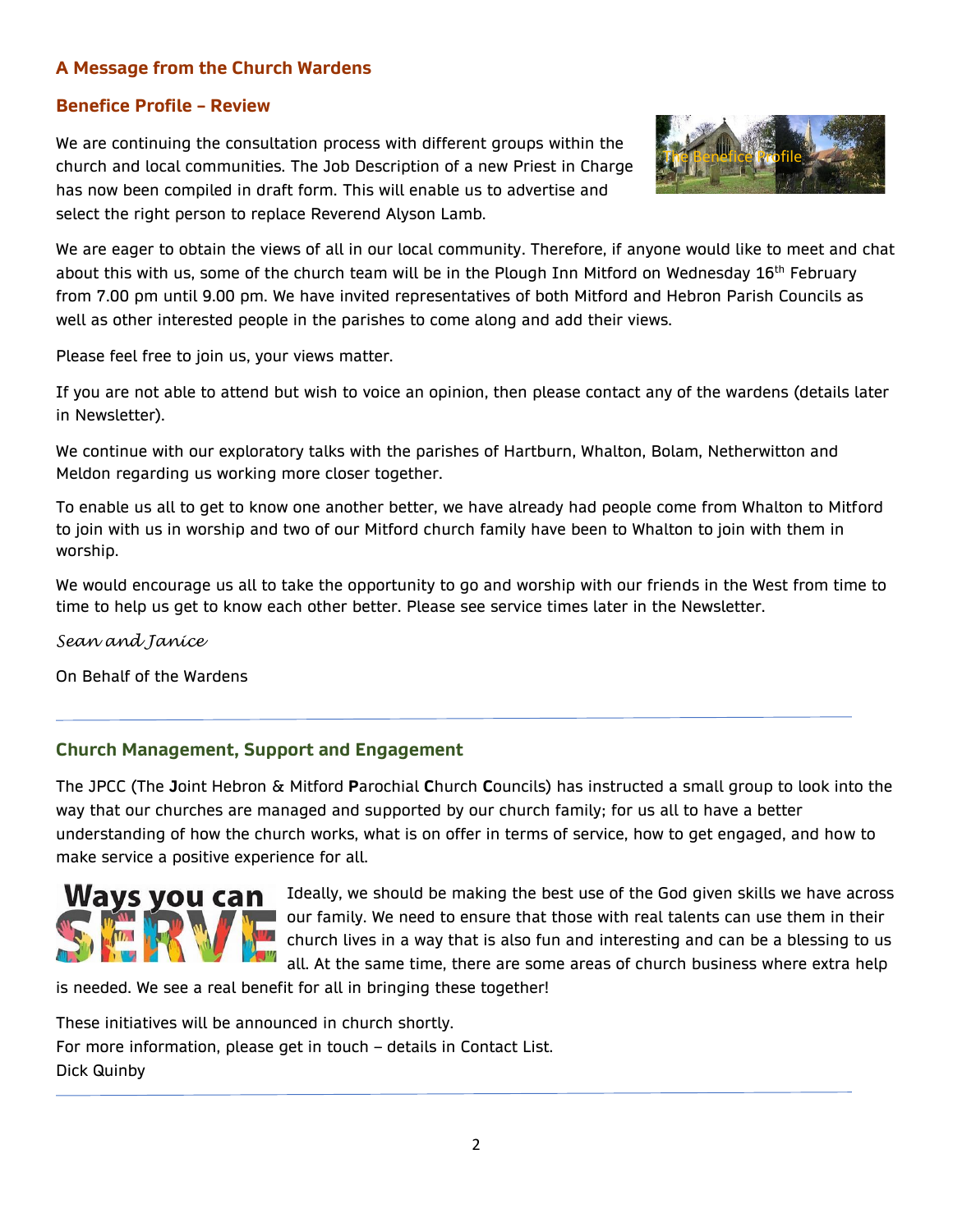## **The Churchyard**

Storm Arwen's sting in the tail!

Sadly, we have had to part with one of the fir trees that have framed the path to the church door at Mitford for so many years!

Storm Arwen managed to remove a large amount of one of these trees. The damage was cleared by the Churchyard Team led by Malcolm with his chainsaw and a large amount of wood was removed.

Sadly, a review by a Tree Surgeon advised that this tree would be a real danger in the future and had to be removed-only a flat stump remains.



The Churchyard Team has a place to rest teacups and doughnuts - unless you have a better suggestion!

Churchyard Team.



### **Children's Society Collection Boxes**

A very Happy New Year to you all, especially to those of you who have been saving your cash for the benefit of needy children. Times have been particularly hard for those children without homes, in poverty or with mental health problems and we would love to get your donated cash to the Society as soon as possible.

Could all box holders please let us have them to empty? Sorry we are

a bit later this year with collecting them in, but we are now back in full swing. We are very happy to collect your boxes, or you can drop them off in church or at our home (69, Wansdyke, Lancaster Park).

You can leave a message on 07845126720 if you need to contact us

Many, many thanks on behalf of the Society for your generosity

Wendy (and Brian) Talkes.

### **Stable Room Bookings**

Richard Addison is now the contact person to arrange bookings for the Stable Room. His contact details can be found later in the Newsletter.

The Stable Room is available for individuals and organisations as well as for Church activities.

Richard is happy to discuss your requirements and to meet with you at the Stable Room to confirm that it meets your specification.

At present it is suggested that no more than 30 people should use the Stable Room at any one time.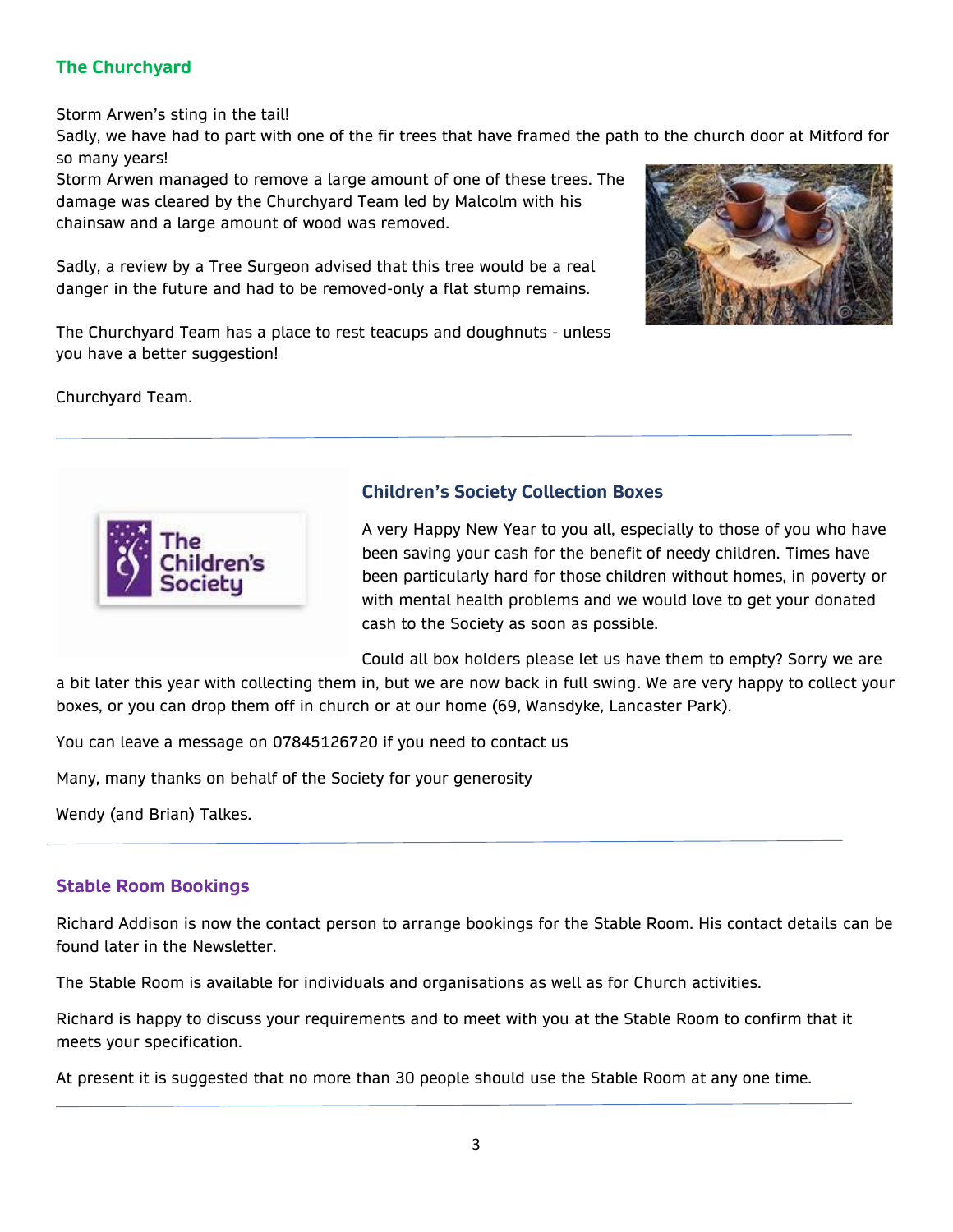

# **Anna Chaplaincy Blog**

## **Anna Chaplaincy News**

We continue to support our older church family members in a variety of ways. Please let Mary Priestley or Janice Robinson know if you would like a prayer call, a

chat, or Home Communion.

Our next Anna Service

Will be on Thursday 24<sup>th</sup> February at 2pm in Hebron church

When Revd John Rowley will be celebrating communion.

Please come and join us. We will have a short time of fellowship and refreshments after the service.

With love and blessings to you all.

*Janice and Mary*



## **World Day of Prayer**

Friday 4th March - St James' Morpeth -2 pm

## **"I KNOW THE PLANS I HAVE FOR YOU"**

2022 is a special year for World Day of Prayer in England, Wales and Northern Ireland. This year, these countries have prepared the World Day of Prayer service. They have found it both challenging and rewarding to write about the three countries that make up our area: our landscape, people and culture all shaped by our history. They celebrate our diversity and the contribution made to our countries by the many groups and individuals who have made their home here. They use the Bible text "I know the plans I have for you" from Jeremiah to reflect on some of the issues facing us today: poverty, domestic abuse and disability, finding hope in difficult situations and encouragement in the help we can give to each other.

Services will take place beginning in Samoa and moving on through New Zealand and Australia, across Asia, Africa and Europe and finally the United States and South America before finishing in American Samoa. Across England, Wales and Northern Ireland services will take place in large urban centres, such as Central Hall Westminster, and in remote village churches.

## **You can participate by joining the service or consider being part of the choir or music group.**

**Anybody interested in joining the choir or the music group should please attend the following rehearsals:**

Friday 18<sup>th</sup> February 11 am Friday 25<sup>th</sup> February 11 am Friday 4th March 10 am and service at 2 pm all at St James', Morpeth

Further information from Carol Napper on 07732223117 Visit the website: https://www.wwdp.org.uk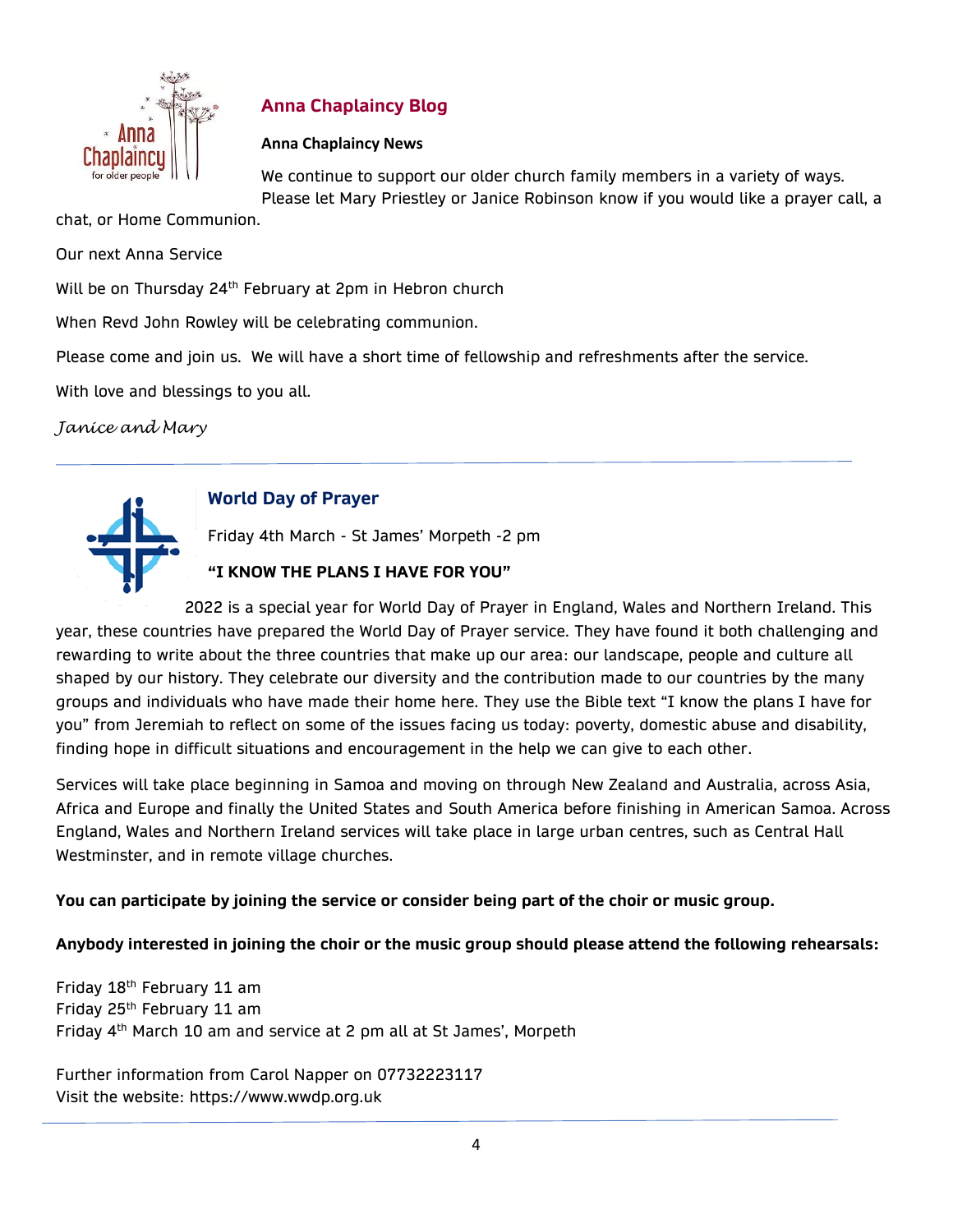## **We are family……..**

……*All of the [people](https://www.definitions.net/definition/people) around us they say, can they be that close Just let me [state](https://www.definitions.net/definition/state) for the record, we're [giving](https://www.definitions.net/definition/giving) love in a [family](https://www.definitions.net/definition/family) dose*

Being family is and has always been a core value of Mitford and Hebron Church. It manifests itself in untold acts of kindness and compassion. Just letting people know we still care even though we may not physically meet them. Sharing the laughter and the tears, coming along side and just being there.

A conversation following an email from Maureen Johnson illustrates how important the church family is. She said '*I must thank everyone at Mitford church for all the support they have given me it is really appreciated and all the little gifts that people have delivered especially Mary, Dick, Greta, and Alice who delivered a little Christmas gift in the dark after being in work all day. I am really proud to be a member of Mitford church and thank you all most sincerely for helping me through my bereavement, your support is so much help.'*

Our church family extends beyond our parish and just before Christmas we remembered our refugee families by sending them parcels filled with goodies and with our love.

We have not been able to host a Mitford Day Out for the families for two years now because of Covid, and like many families we had to find a new way of making a connection and letting them know we still cared.

So, this year we sent parcels to our extended family members, they were packed with home baked goodies, fruit, sweets, colouring books/crayons, age-appropriate gifts, and handmade gift bags with a selection of toiletries. In total we shared our love with 20 women, 14 men, 9 teenagers, 3 babies, 3 toddlers and 36 children!!!!!! Hopefully they felt love in a family dose.

Thanks to all who baked, sewed, and contributed items for the parcels.

P.S. We have heard that the children were very happy to receive the gifts and that everyone was grateful that we had remembered them.

## **Saying thank you and goodbye**

It is with sadness and with thanksgiving that we advise you of the passing of the following parishioners.

Bruce Gillmer- funeral 26<sup>th</sup> January – Bruce worked for many years as the lead Psychologist at Northgate Hospital in the parish of Mitford, and his work was there was highly acclaimed. Condolences to Sue and family.

Ellen Doreen Waugh – Doreen lived at Molesden for over 60 years and was well known, liked and respected in the community. She is buried with her husband Tony in Mitford Church.

Pat Hoblyn – Pat was a much loved member of the church family, after the death of Douglas, and due to failing health, Pat has lived in both Foxton Court Care Home and the Royal Hampton Home in Ponteland. Private cremation, memorial service 9th February. Condolences to Sarah, Ian and their families.

Lesley Robson – Lesley was on of oldest church members and was almost 101 years of age when he died in January. He lived for many years in Hebron village and more recently in Mill Race Court in Morpeth, where members of our church family visited and took regular home communion. Memorial Service 10 February. Condolences to Margaret and family.

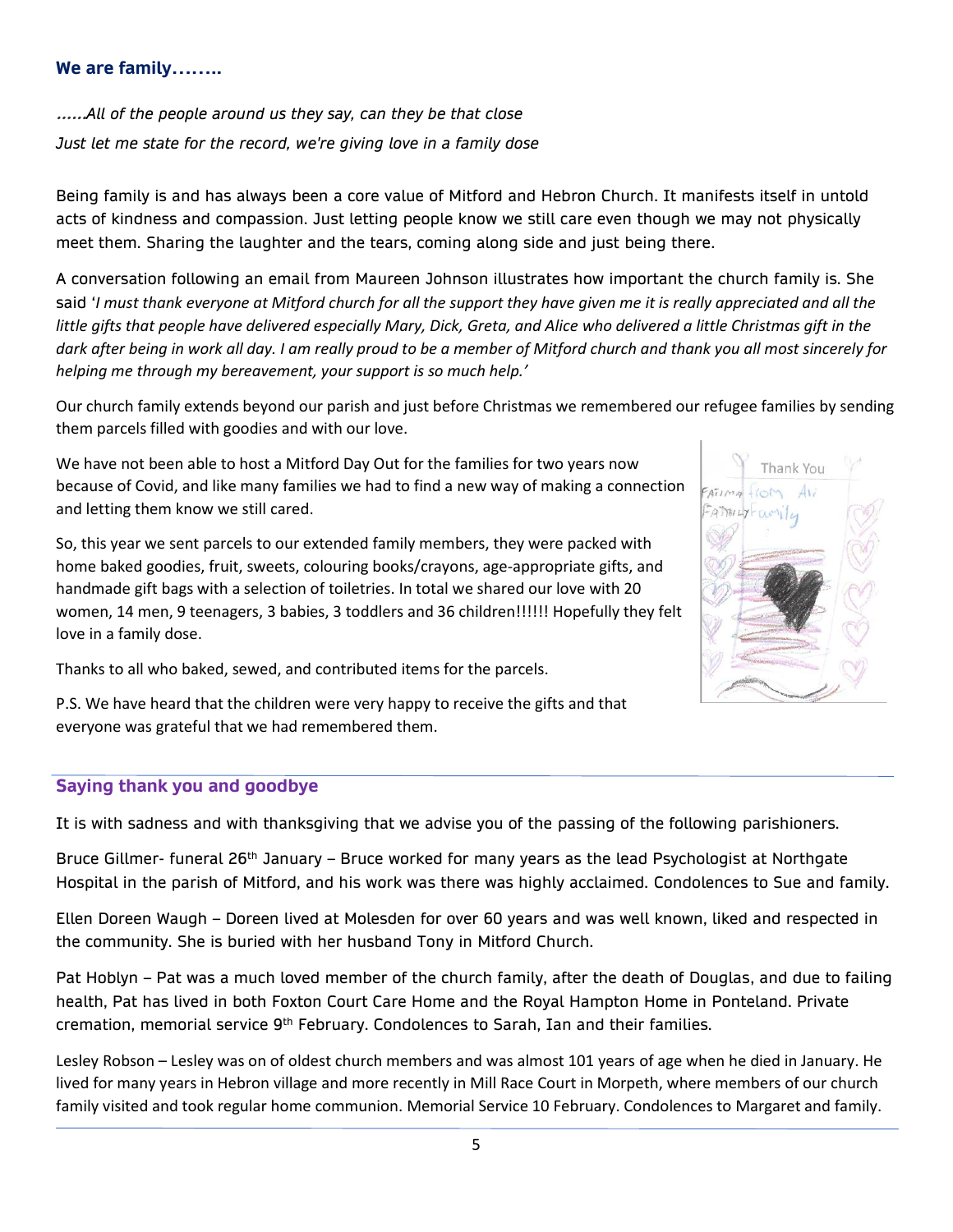### **Diocesan and Deanery News**

### **Deanery News**

Revd. Chris Groocock, Vicar of Holy Sepulchre Church, Ashington was installed as Area Dean for Morpeth, following the resignation of Revd. John Park, who was Area Dean for 9 years.

We thank John Park for all his support to the Benefice over his years as Area Dean and wish Chris Groocock much success as he takes on the role.

LIVING IN LOVE AND FAITH (a discussion about identity, sexuality, relationships and marriage)

Morpeth Parish are running a course in relation to Living In Love and Faith material. If you would like to know more about LLF –

www.churchofengland.org/resources/living-love-and-faith

If you would like to join Morpeth parish as they discuss the material, please contact Val Cowan, a Reader in the Morpeth whose email address is:

valcowan@mac.com

#### **Diocesan News**

The Vacancy In See Committee – the committee who is involved in selecting and appointing a new Diocesan Bishop has held a number of zoom meetings throughout the Diocese asking for comments, suggestions and the necessary qualities required in a new Bishop to serve the people of Newcastle.

These meetings were well supported by both lay and ordained throughout the Diocese and we await further details of a possible appointment by the summer.

## **PASTORAL CARE**

**"***A new commandment I give unto you that you love one another as I have loved you"*

We must indeed care for each other as he commands us. If you need help, support, advice, or prayer, or know someone who does.

**PLEASE** know that you can contact the Pastoral Care Team. **Dick Quinby 07960792198 Mary Dowswell 07890269028**

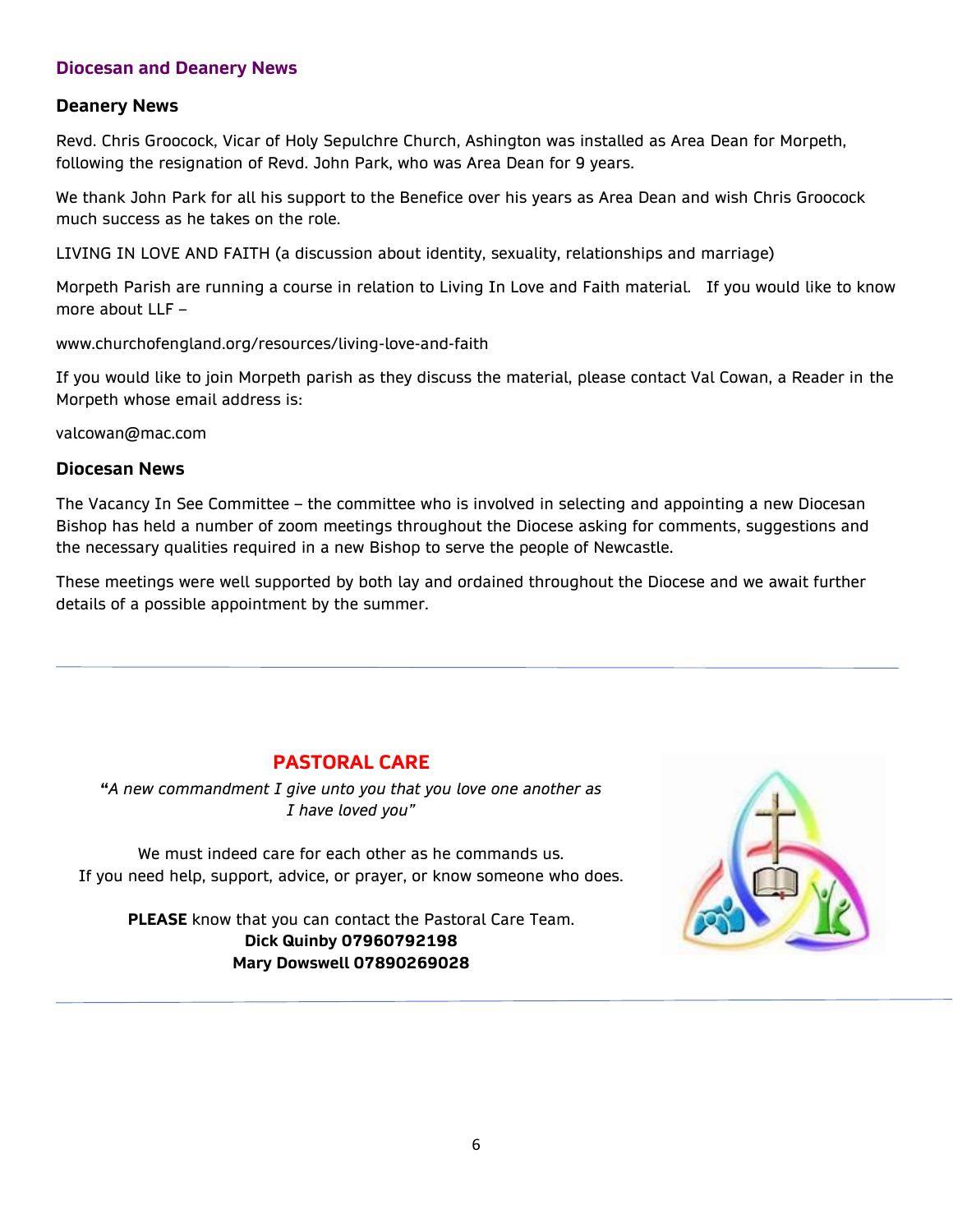### **A Message from John**

#### **On my wall hangs a relic …..**

I was always under the impression that quote …. "Time and tide wait for no man" was a relic of poet, author, civil servant, philosopher, and astronomer Geoffrey Chaucer. But not according to one eminently wise 5-yearold granddaughter.

Those words she informs me were first uttered by a much more prominent thinker and influencer who goes by the hashtag *"Barbie".* And *"#Barbie knows"* - and *"if #Barbie says" "then it must be true Grandpa."* 

And so, I meekly return to the solitude and comfort of my workshop to ponder these things and wonder what Chaucer might have said to young Joy.

It so happens that on the wall of my place of solace hangs something of a relic that dominates in more ways than one. It's big – very big and it also happens to emit a relentless sound on the second and every second. Some find this immensely soothing and a source of inspiration, whilst others choose to describe it an irritating noise. *[that's why it's been promoted/relegated to the workshop.]* But I don't care because it's my relic and it's important to me .... True it had its glory days back in the early 1900's which coincides with the era when Tyneside was at its most industrious and its home-grown engineering technologies and innovations became world leading.



In those days my relic looked down on the powerhouse and the steam turbines that supplied energy to all Tyneside and the Northeast and in my imagination, I chose to think my piece of history helped make that happen.

OK you may think I'm being over sentimental, and my relic may be nothing more than an old power station clock, but from my perspective I know it witnessed the coming and the passing of an entire industrial revolution - and still my venerable timepiece continues to tick-tock away.

In some respects, it's a visible reminder that all things – technology, institutions and people included must have their day and move on: *"…. there is a time for everything and a season for all activities under the heavens …." [Ecclesiastes 3:1]"*

It's about transition and evolution and change and rather than be daunted by it all, we need to move on with confidence, knowing this has always been the underlying strapline in God's creation story.

I could leave this musing right here but feel compelled to share just one more thought ….

Should you stand facing this old clock, such is the length of the minute hand you see it noticeably moving from one minute to the next – and the next.

That sight alone is a constant reminder that every minute given to us comes as a priceless gift from God. Once gone it can never be regained. God's word advises us to use our time wisely. He knows that many distractions come our way. He implores us not to waste our time such that one day we might look back with regret – we know not what tomorrow might hold!

*Dear Lord, when our life on earth is done, may we stand before you and hear the words "Well done my good and faithful servant".*

*Father, we know our time is but a mere second in the entire cosmic epoch. Help us in the times ahead and inspire us to use our moment wisely. And when our day is done may the mark we leave be to your great glory. AMEN*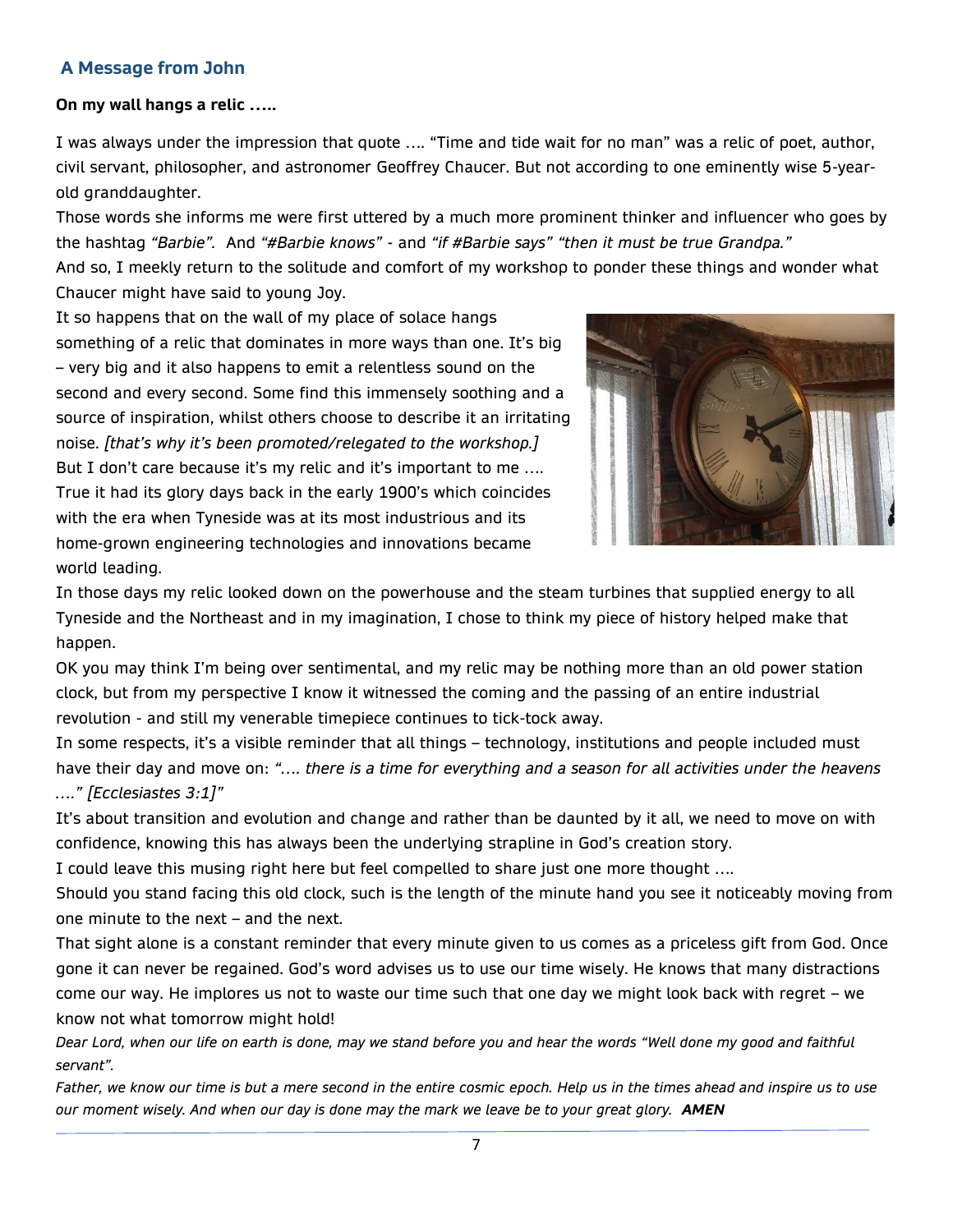We hope you will wish to receive these updates and will find them helpful. If you have a friend or neighbour who has not received this Newsletter and who would like to receive them, please get in touch. Also, if you have any queries, comments, or articles for inclusion, please contact us. Contact details are below.

## **Contact Details:**

| Sean Fugill            | Churchwarden                 | s.fugill@mitfordchurch.org       |  |
|------------------------|------------------------------|----------------------------------|--|
|                        |                              | Tel: 943414                      |  |
| Janice Robinson        | Churchwarden & Anna Chaplain | janicerob1@gmail.com             |  |
|                        |                              | Tel: 790865                      |  |
| James Roff             | Churchwarden                 | jamessroff@gmail.com             |  |
|                        |                              | Tel: 504522                      |  |
| Janet Robinson         | Churchwarden                 | janet.robinson@mitfordchurch.org |  |
|                        |                              | 07980188831                      |  |
| <b>Ian Craigs</b>      | Deputy Churchwarden          | joanna.craigs@btconnect.com      |  |
|                        |                              | 07720810562                      |  |
| <b>Bev Morris</b>      | <b>PCC Secretary</b>         | secretary@mitfordchurch.org      |  |
|                        |                              | Tel: 511196                      |  |
| Mary Priestley         | Anna Chaplain                | marydpriestley@aol.com           |  |
|                        |                              | Tel: 513997                      |  |
| John Rowley            | Pastoral Services [Baptisms, | j.rowley@mitfordchurch.org       |  |
|                        | Weddings and Funerals]       | Tel: 943414                      |  |
| <b>Isabel Quinby</b>   | Safeguarding                 | safeguarding@mitfordchurch.org   |  |
|                        |                              | Tel: 943414                      |  |
| Dick Quinby            | <b>Pastoral Care</b>         | d.quinby@mitfordchurch.org       |  |
|                        |                              | Tel: 07960792198                 |  |
| <b>Richard Addison</b> | <b>Stable Room Bookings</b>  | rick.addison@aol.co.uk           |  |
|                        |                              | Tel: 07714685446                 |  |

## **Sunday Service Pattern**

| <b>Sunday</b> | <b>Service</b>                            |
|---------------|-------------------------------------------|
| Sunday 1      | 9.30 am Morning Praise and Holy Communion |
|               | <b>MITFORD</b>                            |
| Sunday 2      | 9.30 am Morning Praise MITFORD            |
|               | 4.00 pm Contemplative Worship HEBRON      |
| Sunday 3      | 9.30 am Morning Praise MITFORD            |
| Sunday 4      | 9.30 am Café Church HEBRON*               |
|               | 9.30 am BCP Service MITFORD               |
| Sunday 5      | 9.30 am Morning Praise MITFORD            |

**\***Café Church – Breakfast at 9.15 sharp for worship at 9.30 am. A family friendly informal style of worship.